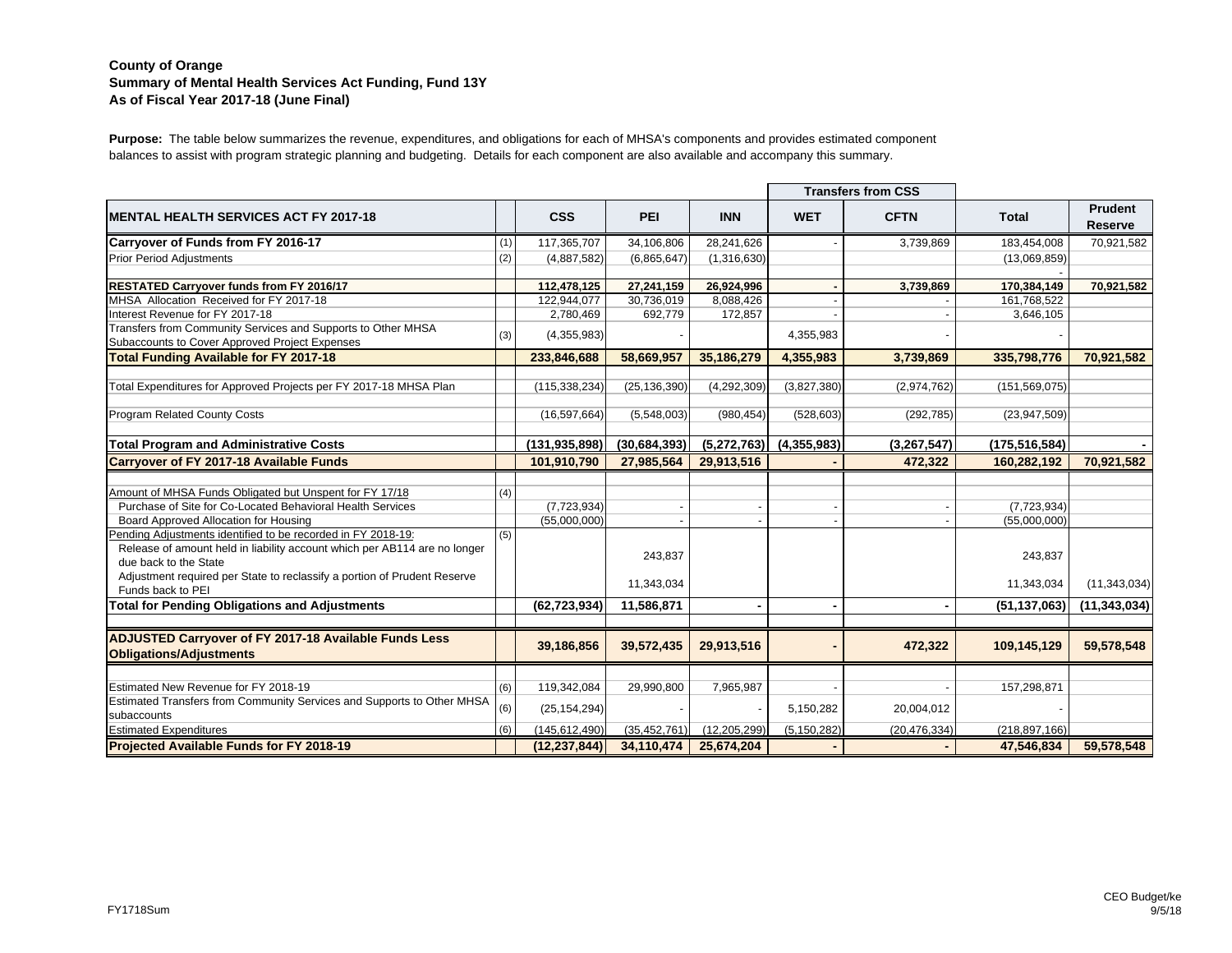## **Allocation Summary for Fiscal Year 2017‐18 (Final) Mental Health Services Act (MHSA/Prop 63) Community Services and Supports (CSS)**

Purpose: To report on the revenues and expenditures by MHSA component and identify any pending items to provide information needed for strategic planning and programming.

|                                                                                                                       |     | FY 2016/17     | FY 2017/18     |                |
|-----------------------------------------------------------------------------------------------------------------------|-----|----------------|----------------|----------------|
|                                                                                                                       |     | <b>Actuals</b> | <b>Budget</b>  | <b>Actuals</b> |
| <b>Carryover of Funds from Prior Fiscal Year</b>                                                                      | (1) | 97,583,337     | 114,116,067    | 117,365,707    |
| <b>Prior Period Adjustments</b>                                                                                       | (2) |                |                |                |
| Adjust prior period allocations of CSS and PEI per state direction                                                    |     |                | $\blacksquare$ | 4,446,062      |
| Adjust for prior period expenditures paid in FY 17/18                                                                 |     |                |                | (9, 333, 644)  |
|                                                                                                                       |     |                |                |                |
| Revenue for MHSA Allocation                                                                                           |     | 113,304,133    | 123,561,567    | 122,944,077    |
| <b>Interest Revenue</b>                                                                                               |     | 1,384,739      | 1,416,724      | 2,780,469      |
| Transfers from Community Services and Supports to Other MHSA Subaccounts to Cover<br><b>Approved Project Expenses</b> | (3) |                | (12,880,263)   | (4,355,983)    |
| <b>Total Funding Available</b>                                                                                        |     | 212,272,209    | 226,214,095    | 233,846,688    |
|                                                                                                                       |     |                |                |                |
| Board and MHSA Committee Approved Projects per FY 17-18 MHSA Plan                                                     |     |                |                |                |
| <b>Full Service Partnership Programs</b>                                                                              |     |                |                |                |
| 1. Children's Full Service Partnership/Wraparound                                                                     |     | 12,634,453     | 6,654,575      | 13,745,373     |
| 2. Children and Youth Behavioral Health Program of Assertive Community Treatment                                      |     |                | 1,100,000      |                |
| 3. Transitional Age Youth Full Service Partnership/Wraparound                                                         |     | 6,057,135      | 8,434,468      | 5,905,778      |
| 4. Adult Full Service Partnership                                                                                     |     | 29,683,134     | 16,192,093     | 30,430,678     |
| 5. Adult/Adult Transitional Age Youth Program of Assertive Community Treatment                                        |     | 321,784        | 8,428,018      | 814,306        |
| 6. Assisted Outpatient Treatment                                                                                      |     | 744,761        | 5,015,841      | 692,498        |
| 7. Mental Health Court-Probation Services                                                                             |     |                | 921,000        |                |
| 8. Older Adult Full Service Partnership                                                                               |     | 2,716,050      | 2,683,249      | 1,845,645      |
| 9. Older Adult Program of Assertive Community Treatment                                                               |     |                | 521,632        |                |
| 10. FSP Portion of Non-Admin Programs under Other Programs                                                            |     |                | 12,598,421     |                |
| <b>Total Full Service Partnership Programs</b>                                                                        |     | 52,157,317     | 62,549,297     | 53,434,278     |
|                                                                                                                       |     |                |                |                |
| <b>Other Service Programs</b>                                                                                         |     |                |                |                |
| 1. Children's In-Home Crisis Stabilization                                                                            |     | 306,793        | 325,644        | 288,206        |
| 2. Children's Crisis Residential                                                                                      |     | 802,825        | 1,001,474      | 822,155        |
| 3. Mentoring for Children and Youth                                                                                   |     | 413,985        | 500,000        | 489,628        |
| 4. Children's Crisis Assessment Team                                                                                  |     | 1,019,320      | 637,962        | 932,950        |
| 5. OC Children w/Co-Occurring Mental Health & Chronic Acute Severe Physical Illness,                                  |     |                | 1,250,000      |                |
| Special Needs or Eating Disorders                                                                                     |     | 436,950        |                |                |
| 6. Youth Core Services                                                                                                |     | 447,773        | 2,500,000      | (138, 403)     |
| 7. Children's Co-Occurring Mental Health and Substance Abuse Disorders Residential                                    |     |                | 427,500        | 354,628        |
| Treatment                                                                                                             |     | 204,710        |                |                |
| 8. Transitional Age Youth Crisis Residential                                                                          |     |                | 74,568         |                |
| 9. Adult Outreach & Engagement                                                                                        |     | 514,325        | 1,027,973      | 480,871        |
| 10. Adult/Adult Transitional Age Youth Crisis Assessment Team/Psychiatric Evaluation                                  |     |                | 3,234,483      | 3,371,144      |
| and Response Team                                                                                                     |     | 3,244,823      |                |                |
| 11. Adult Crisis Residential                                                                                          |     | 1,062,366      | 2,448,594      | 1,478,574      |
| 12. Supportive Employment                                                                                             |     | 980,114        | 1,097,010      | 973,059        |
| 13. Wellness Centers                                                                                                  |     | 2,565,552      | 2,896,372      | 2,789,019      |
| 14. Recovery Centers/Clinic Recovery Services / Open Access                                                           |     | 6,806,480      | 7,505,360      | 6,160,354      |
| 15. Adult/Older Adult Peer Mentoring                                                                                  |     | 934,528        | 1,374,888      | 1,258,483      |
| 16. The Courtyard                                                                                                     |     | 146,356        | 490,000        | 175,979        |
| 17. Bridge Housing for the Homeless                                                                                   |     | 5,000,000      | 36,000,000     | 35,000,000     |
| 18. Housing/Year-Round Emergency Shelter                                                                              |     | 111,116        | 512,693        | 132,619        |
| 19. Transportation                                                                                                    |     |                | 1,000,000      |                |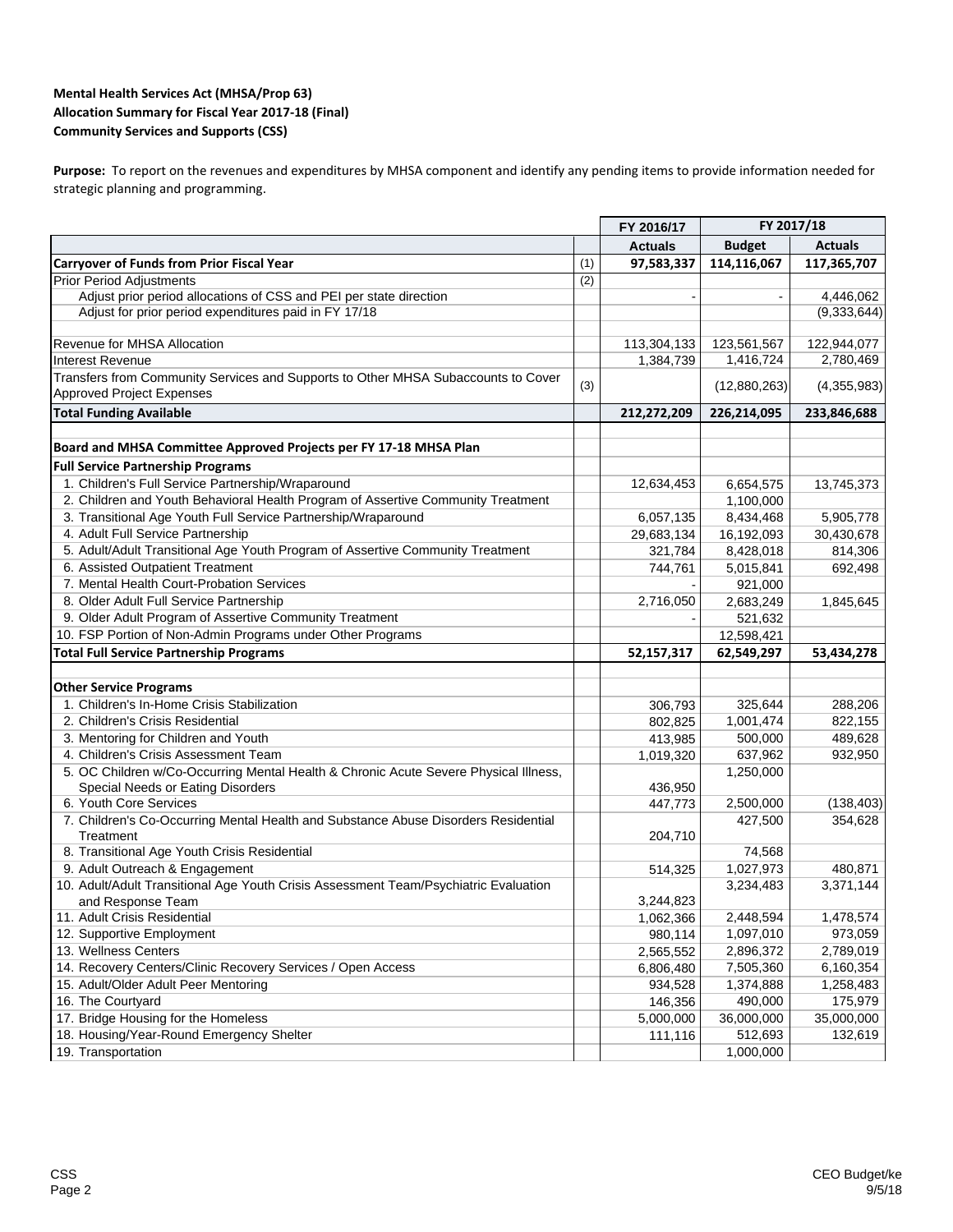|                                                                                |     | FY 2016/17     | FY 2017/18     |                 |
|--------------------------------------------------------------------------------|-----|----------------|----------------|-----------------|
|                                                                                |     | <b>Actuals</b> | <b>Budget</b>  | <b>Actuals</b>  |
| 20. Adult and Transitional Age Youth In-Home Crisis Stabilization              |     |                | 1,012,500      |                 |
| 21. Integrated Community Services                                              |     | 1,667,051      | 1,848,000      | 1,435,019       |
| 22. Crisis Stabilization Units                                                 |     |                | 3,400,000      | 1,020           |
| 23. Adult Co-Occurring Mental Health And Substance Abuse Disorders Residential |     |                | 425,000        | 264,025         |
| Treatment                                                                      |     |                |                |                 |
| 24. Older Adult Recovery Services                                              |     | 1,278,013      | 1,286,047      | 1,339,829       |
| 25. Housing                                                                    |     |                | 68,144         | 65,841          |
| 26. BHS Co-Located Services                                                    |     |                |                |                 |
| Other MHSA Eligible Projects                                                   |     |                |                | 4,228,956       |
| <b>Total Other Service Programs</b>                                            |     | 27,943,080     | 72,344,212     | 61,903,956      |
|                                                                                |     |                |                |                 |
| <b>Program Related County Costs</b>                                            |     | 14,806,105     | 17,818,832     | 16,597,664      |
|                                                                                |     |                |                |                 |
| <b>Total Program and Administrative Costs</b>                                  |     | 94,906,502     | 152,712,341    | 131,935,898     |
| <b>Carryover of Available Funds</b>                                            |     | 117,365,707    | 73,501,754     | 101,910,790     |
|                                                                                |     |                |                |                 |
| Pending Obligations/Adjustments:                                               | (4) |                |                |                 |
| Purchase of Site for Co-Located Behavioral Health Services                     |     |                |                | (7, 723, 934)   |
| Remaining Allocation for Housing (Original \$70.5M)                            |     |                |                | (55,000,000)    |
| Adjusted Carryover of Available Funds Less Known Obligations                   |     | 117,365,707    | 73,501,754     | 39,186,856      |
|                                                                                |     |                |                |                 |
| FY 2018-19 Approved MHSA Plan - CSS Budget                                     | (6) |                |                |                 |
| Estimated New Revenue for FY 2018-19                                           |     |                |                | 119,342,084     |
| Estimated Transfers from Community Services and Supports to Other MHSA         |     |                |                | (25, 154, 294)  |
| subaccounts                                                                    |     |                |                |                 |
| <b>Estimated Expenditures</b>                                                  |     |                | $\blacksquare$ | (145, 612, 490) |
| Projected Available Funds for FY 2018-19                                       |     |                |                | (12, 237, 844)  |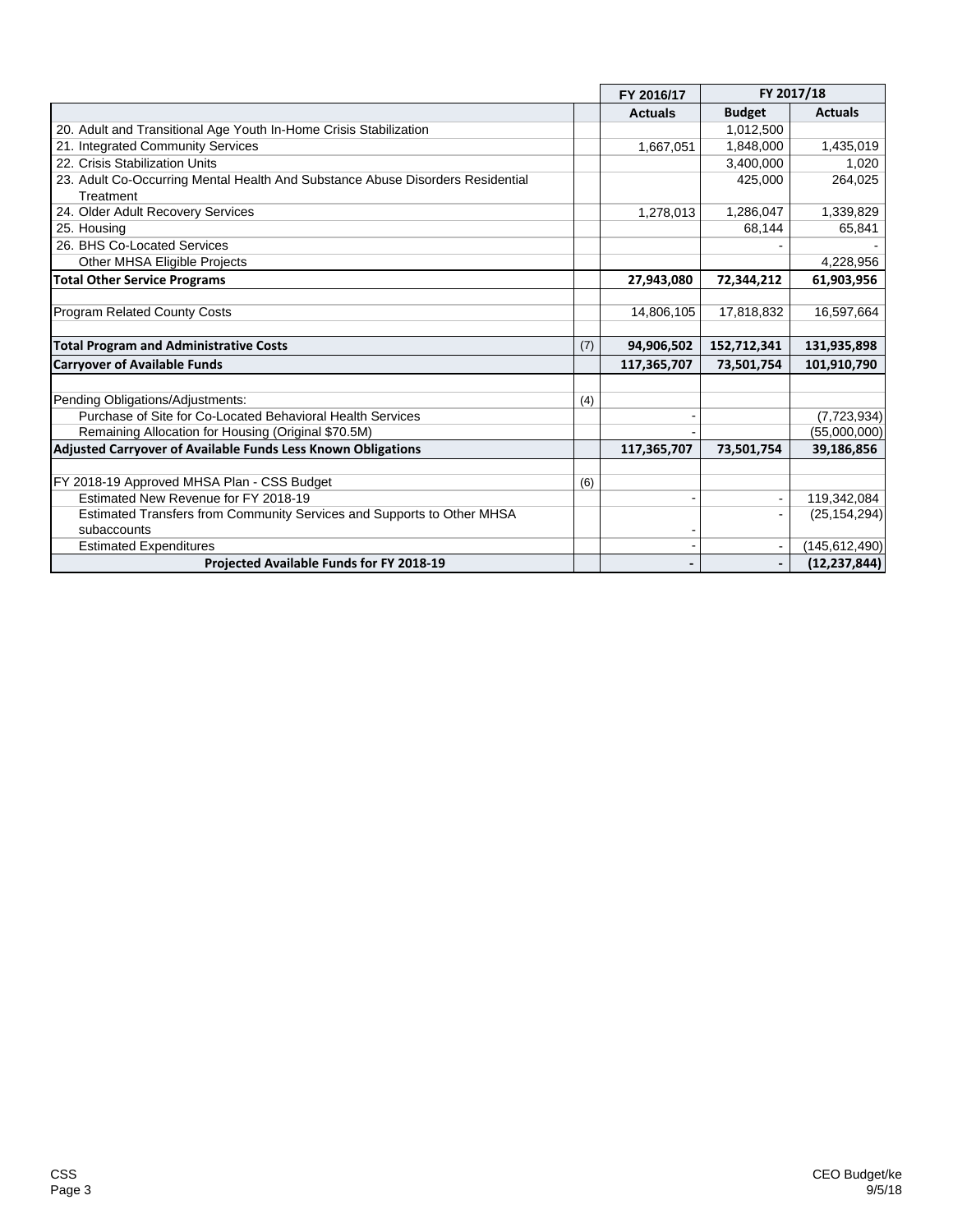#### **Mental Health Services Act (MHSA/Prop 63) Prevention and Early Intervention (PEI) Allocation Summary for Fiscal Year 2017‐18 (Final)**

Purpose: To report on the revenues and expenditures by MHSA component and identify any pending items to provide information needed for strategic planning and programming.

|                                                                                         | FY 2016/17     | FY 2017/18    |                |
|-----------------------------------------------------------------------------------------|----------------|---------------|----------------|
|                                                                                         | <b>Actuals</b> | <b>Budget</b> | <b>Actuals</b> |
| <b>Carryover of Funds from Prior Fiscal Year</b><br>(1)                                 | 35,453,774     | 38,079,778    | 34,106,806     |
| <b>Prior Period Adjustments</b><br>(2)                                                  |                |               |                |
| Adjust prior period allocations of CSS and PEI per state direction                      |                |               | (4, 446, 062)  |
| Adjust for prior year expenditures paid in FY 2017/18                                   |                |               | (2,419,585)    |
|                                                                                         |                |               |                |
| Revenue for MHSA Allocation                                                             | 28,326,033     | 30,890,392    | 30,736,019     |
| <b>Interest Revenue</b>                                                                 | 497,692        | 509,460       | 692,779        |
| <b>Total Funding Available</b>                                                          | 64,277,499     | 69,479,630    | 58,669,957     |
|                                                                                         |                |               |                |
| Board and MHSA Committee Approved Projects per FY 2017-18 MHSA Plan                     |                |               |                |
| <b>Early Intervention Programs</b>                                                      |                |               |                |
| 1. Stress Free Families                                                                 | 470,101        | 534,693       | 555,913        |
| 2. 1st Onset of Psychiatric Illness                                                     | 1,414,835      | 1,500,000     | 1,431,728      |
| 3. OC Maternal and Family Wellness                                                      | 1,910,953      | 2,113,072     | 1,656,481      |
| 4. Early Intervention Services for Older Adults                                         | 1,406,881      | 1,469,500     | 1,469,855      |
| 6. Crisis Prevention Hotline                                                            | 239,933        | 327,533       | 430,418        |
| 7. Survivor Support Services                                                            | 286,799        | 293,693       | 271,901        |
| 5. Community Counseling and Supportive Services                                         | 1,681,686      | 2,186,136     | 1,880,480      |
| 8. OC4VETS                                                                              | 1,179,053      | 1,295,957     | 792,565        |
| 9. OC ACCEPT                                                                            | 478,383        | 490,000       | 520,853        |
| 17. School Based Mental Health Services                                                 | 651,816        | 2,040,665     | 238,704        |
| 19. School Based Behavioral Health Intervention and Support-Early Intervention Services | 1,703,956      | 440,000       | 437,453        |
| 22. School Readiness and Connect the Tots                                               | 1,030,977      | 1,210,000     | 1,091,049      |
| <b>Total Early Intervention Programs</b>                                                | 12,455,373     | 13,901,249    | 10,777,400     |
|                                                                                         |                |               |                |
| <b>Prevention Programs</b>                                                              |                |               |                |
| 10. Family Support Services                                                             | 688,611        | 282,000       | 479,509        |
| 11. Parent Education Services                                                           | 466,120        | 1,066,000     | 570,475        |
| 12. Children's Support and Parenting Program                                            | 1,398,962      | 1,800,000     | 1,386,093      |
| 13. Outreach and Engagement Collaborative                                               | 2,618,227      | 2,819,044     | 2,680,544      |
| 14. Behavioral Health Services Outreach and Engagement Services                         | 1,035,195      | 1,300,000     | 935,925        |
| 15. WarmLine                                                                            | 450,658        | 481,566       | 462,342        |
| 16. College Veterans Programs                                                           | 79,724         | 400,000       | 84,383         |
| 17. School Based Mental Health Services                                                 | 1,490,476      | 874,571       | 1,916,272      |
| 18. School Based Behavioral Health Intervention and Support                             | 440,000        | 1,808,589     | 1,794,994      |
| 20. Violence Prevention Education                                                       | 1,129,470      | 1,075,651     | 985,619        |
| 21. Gang Prevention Services                                                            | 68,313         | 253,100       | 240,041        |
| 22. School Readiness and Connect the Tots                                               | 564,469        | 990,000       | 575,696        |
| 23. School Based Stress Management Services                                             | 154,999        | 155,000       | 148,860        |
| 24. Training, Assessment and Coordination Services                                      | 143,665        | 708,610       | 17,600         |
| 25. Information and Referral / OC Links                                                 | 745,325        | 1,000,000     | 964,569        |
| 26. Training in Physical Fitness and Nutrition                                          | 9,045          | 15,000        | 1,735          |
| 27. Mental Health Community Educational Events                                          | 305,601        | 214,333       | 214,333        |
| 28. Statewide Projects                                                                  | 900,000        | 900,000       | 900,000        |
| <b>Total Prevention Programs</b>                                                        | 12,688,860     | 16,143,464    | 14,358,990     |
|                                                                                         |                |               |                |
| Program Related County Costs                                                            | 5,026,460      | 5,408,048     | 5,548,003      |
|                                                                                         |                |               |                |
| <b>Total Program and Administrative Costs</b><br>(7)                                    | 30,170,693     | 35,452,761    | 30,684,393     |
| <b>Carryover of Available Funds</b>                                                     | 34,106,806     | 34,026,869    | 27,985,564     |
|                                                                                         |                |               |                |
| <b>Pending Obligations/Adjustments:</b><br>(5)                                          |                |               |                |
| Release liability recorded in previous fiscal year                                      |                |               | 243,837        |
| Reclassify portion of PEI amount moved to Prudent Reserve per State                     |                |               | 11,343,034     |
|                                                                                         |                |               |                |
| Adjusted Carryover of Available Funds Less Known Obligations                            | 34,106,806     | 34,026,869    | 39,572,435     |
| FY 2018-19 Approved MHSA Plan - PEI Budget<br>(6)                                       |                |               |                |
| Estimated New Revenue for FY 2018-19                                                    | $\blacksquare$ |               | 29,990,800     |
| <b>Estimated Expenditures</b>                                                           |                |               | (35, 452, 761) |
| Projected Available Funds for FY 2018-19                                                |                |               | 34,110,474     |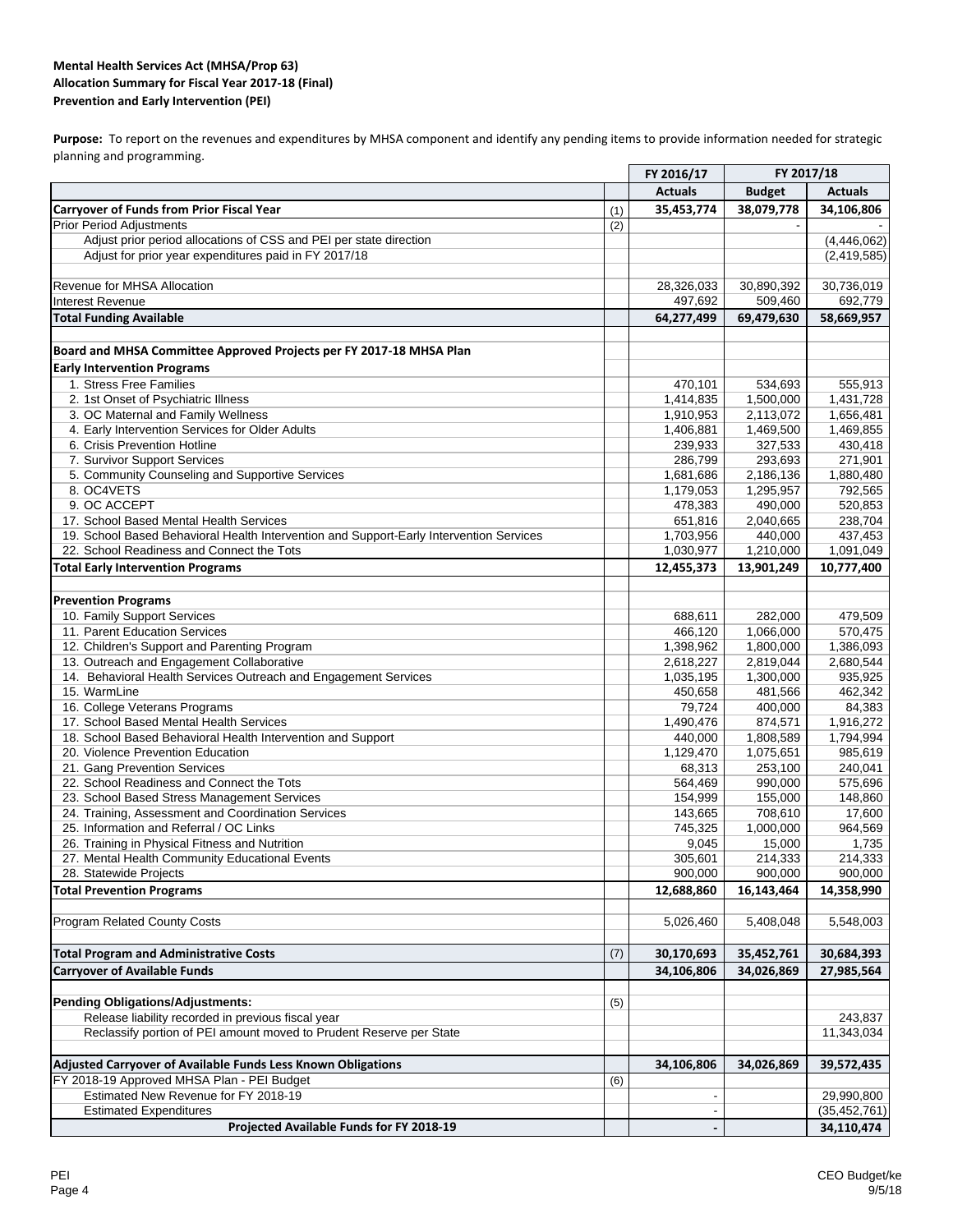#### **Mental Health Services Act (MHSA/Prop 63) Innovation (INN) Allocation Summary for Fiscal Year 2017-18 (Final)**

**Purpose:** To report on the revenues and expenditures by MHSA component and identify any pending items to provide information needed for strategic planning and programming.

|                                                                                      |     | FY 2016/17     | FY 2017/18    |                |  |
|--------------------------------------------------------------------------------------|-----|----------------|---------------|----------------|--|
|                                                                                      |     | <b>Actuals</b> | <b>Budget</b> | <b>Actuals</b> |  |
| <b>Carryover of Funds from Prior Fiscal Year</b>                                     | (1) | 22,574,691     | 26,729,295    | 28,241,626     |  |
| Adjustment for Prior Year Expenditures paid in FY 2017/18                            | (2) |                |               | (1,316,630)    |  |
|                                                                                      |     |                |               |                |  |
| Revenue for MHSA Allocation                                                          |     | 7,454,219      | 8,129,050     | 8,088,426      |  |
| Interest Revenue                                                                     |     | 202,985        | 207,740       | 172,857        |  |
| <b>Total Funding Available</b>                                                       |     | 30,231,895     | 35,066,085    | 35,186,279     |  |
|                                                                                      |     |                |               |                |  |
| Board and MHSA Committee Approved Projects per FY 2017-18 MHSA Plan                  |     |                |               |                |  |
| <b>Group 3 INN Programs</b>                                                          |     |                |               |                |  |
| 1. Continuum of Care for Veteran and Military Children and Families                  |     |                | 800,000       | 1,193          |  |
| 2. Child-Focused Mental Health Training for Religious Leaders                        |     |                | 550,104       |                |  |
| 3. Immigrant Screening and Referrals                                                 |     |                | 650,000       |                |  |
| 4. Whole Person Healing Initiative                                                   |     |                | 2,301,432     |                |  |
| Mental Health Technology Solutions                                                   |     |                |               | 3,007,428      |  |
| <b>Group 2 INN Programs</b>                                                          |     |                |               |                |  |
| 1. Step Forward Project: On-Site Engagement in the Collaborative Courts              |     | 276,958        | 224,015       | 216,489        |  |
| 2. Religious Leaders Behavioral Health Training Services                             |     | 310,975        | 259,450       | 265,597        |  |
| 3. Strong Families-Strong Children: Behavioral Health Services for Military Families |     | 531,308        | 445,904       | 434,322        |  |
| 4. Behavioral Health Services for Independent Living                                 |     |                | 437,491       | 367,280        |  |
| <b>Total Innovation Programs</b>                                                     |     | 1,119,241      | 5,668,396     | 4,292,309      |  |
|                                                                                      |     |                |               |                |  |
| <b>Program Related County Costs</b>                                                  |     | 871,028        | 1,020,311     | 980,454        |  |
|                                                                                      |     |                |               |                |  |
| <b>Total Program and Administrative Costs</b>                                        | (7) | 1,990,269      | 6,688,707     | 5,272,763      |  |
|                                                                                      |     |                |               |                |  |
| <b>Carryover of Available Funds</b>                                                  |     | 28,241,626     | 28,377,378    | 29,913,516     |  |
| FY 2018-19 Approved MHSA Plan -INN Budget                                            | (6) |                |               |                |  |
| Estimated New Revenue for FY 2018-19                                                 |     |                |               | 7,965,987      |  |
| <b>Estimated Expenditures</b>                                                        |     |                |               | (12, 205, 299) |  |
| Projected Available Funds for FY 2018-19                                             |     |                | ٠             | 25,674,204     |  |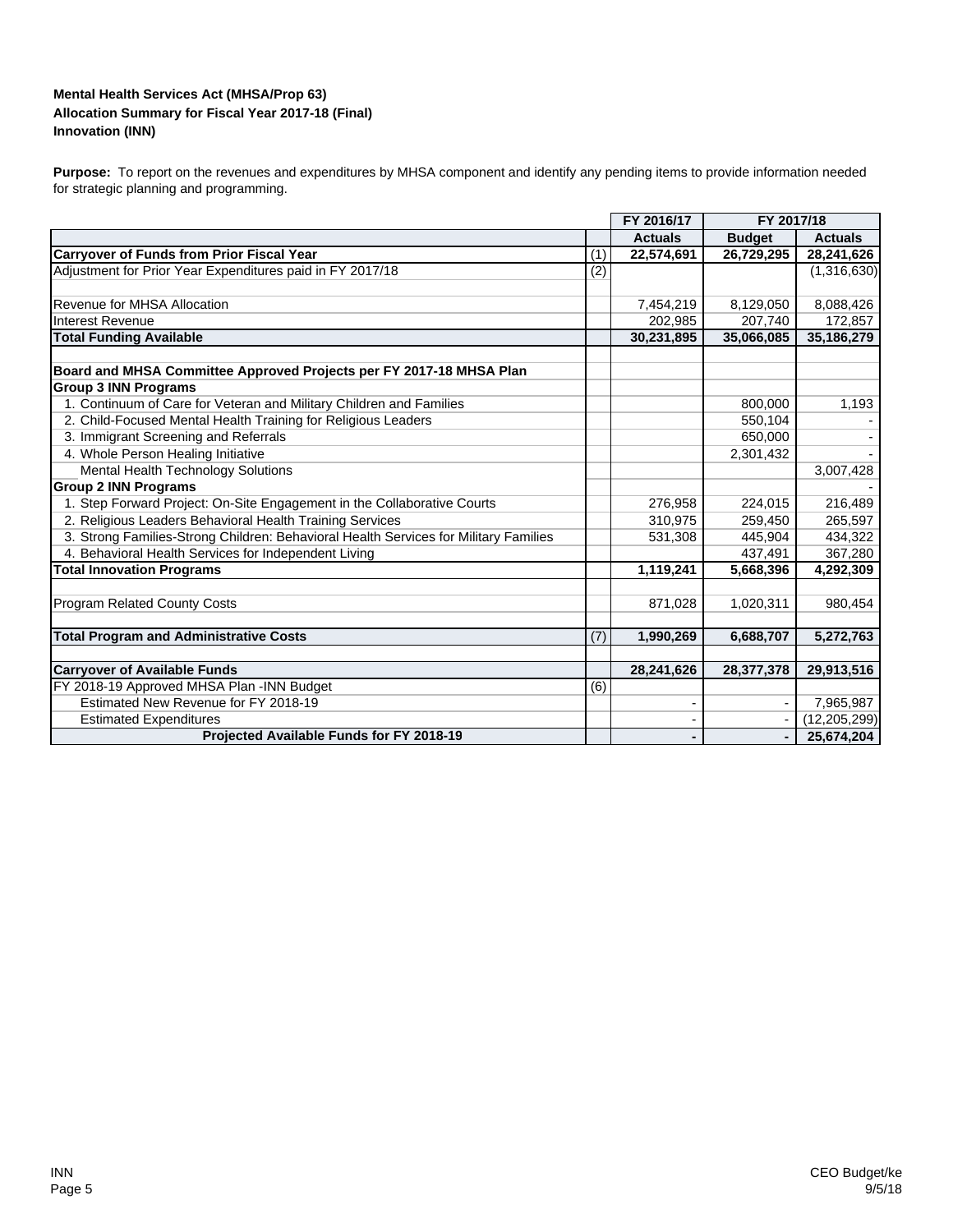## **Mental Health Services Act (MHSA/Prop 63) Allocation Summary for Fiscal Year 2017‐18 Workforce Education and Training (WET)**

Purpose: To report on the revenues and expenditures by MHSA component and identify any pending items to provide information needed for strategic planning and programming.

|                                                                                    |     | FY 2016/17     | FY 2017/18    |                |
|------------------------------------------------------------------------------------|-----|----------------|---------------|----------------|
|                                                                                    |     | <b>Actuals</b> | <b>Budget</b> | <b>Actuals</b> |
| <b>Carryover of Funds from Prior Fiscal Year</b>                                   |     |                |               |                |
|                                                                                    |     |                |               |                |
| Transfers from Community Services and Supports to Cover Approved Project Expenses  | (2) | 4,547,430      | 5,150,282     | 4,355,983      |
| <b>Total Funding Available for FY 2017-18</b>                                      |     |                | 5,150,282     | 4,355,983      |
|                                                                                    |     |                |               |                |
| Board and MHSA Committee Approved Projects per FY 2017-18 MHSA Plan                |     |                |               |                |
| 1. Workforce Staffing Support                                                      |     | 508,876        | 492,240       | 1,128,221      |
| 2. Training and Technical Assistance                                               |     | 1,336,693      | 1,447,674     | 1,208,980      |
| 3. Mental Health Career Pathways Program                                           |     | 857,750        | 927,000       | 858,633        |
| 4. Residencies and Internships Program                                             |     | 225,533        | 238,381       | 233,560        |
| 5. Financial Incentives Programs                                                   |     | 348,895        | 1,259,351     | 397,986        |
| <b>Total Workforce Education and Training Programs</b>                             |     | 3,277,747      | 4,364,646     | 3,827,380      |
|                                                                                    |     |                |               |                |
| <b>Program Related County Costs</b>                                                |     | 1,269,683      | 785,636       | 528,603        |
| <b>Total Program and Administrative Costs</b>                                      | (7) | 4,547,430      | 5,150,282     | 4,355,983      |
|                                                                                    |     |                |               |                |
| <b>Carryover of Available Funds</b>                                                |     |                |               |                |
| FY 2018-19 Approved MHSA Plan - WET Budget                                         | (6) |                |               |                |
| Estimated Transfers from Community Services and Supports to Other MHSA subaccounts |     |                |               | 5,150,282      |
| <b>Estimated Expenditures</b>                                                      |     |                |               | (5, 150, 282)  |
| Projected Available Funds for FY 2018-19                                           |     |                |               |                |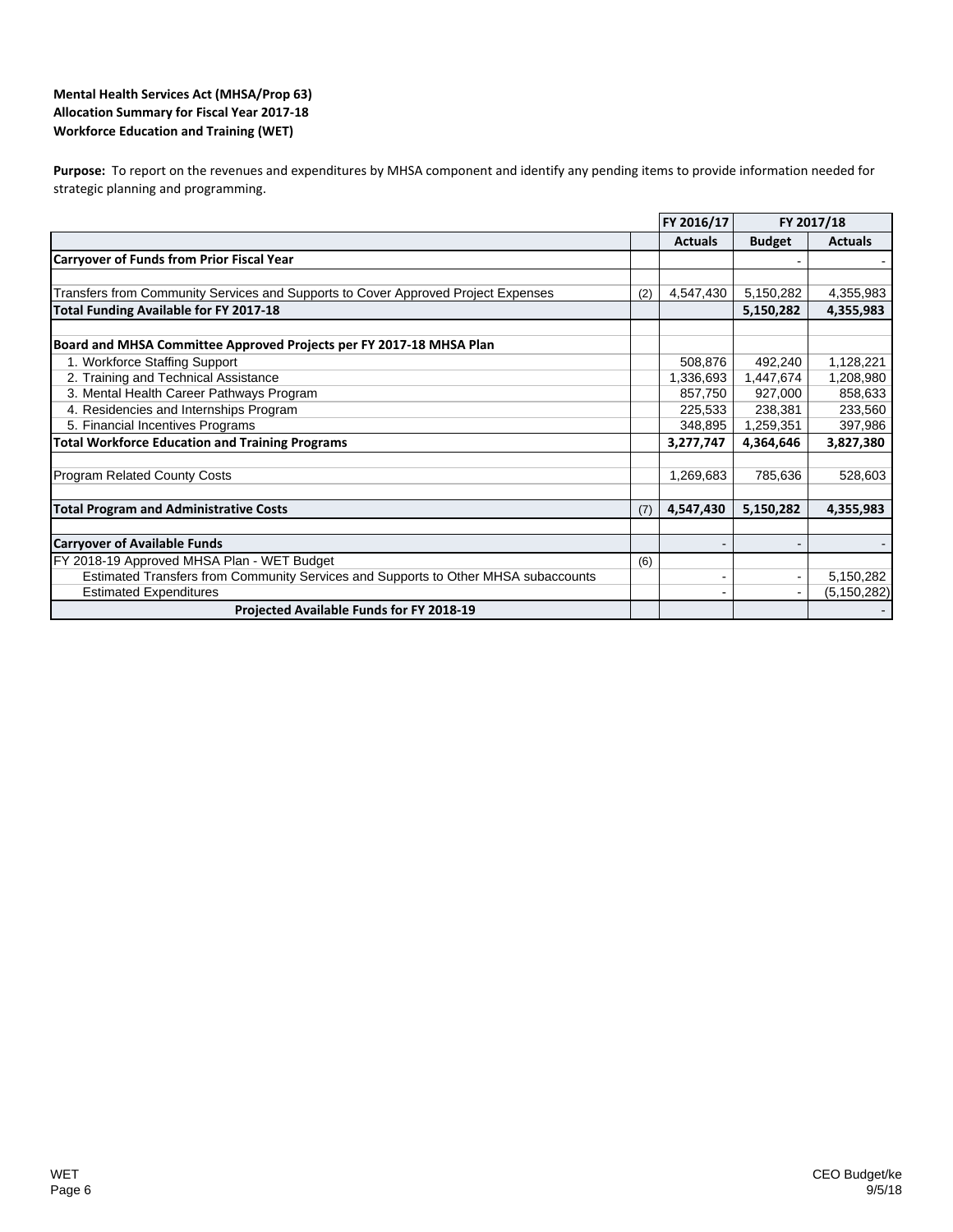## **Mental Health Services Act (MHSA/Prop 63) Allocation Summary for Fiscal Year 2017‐18 Capital Facilities and Technological Needs**

Purpose: To report on the revenues and expenditures by MHSA component and identify any pending items to provide information needed for strategic planning and programming.

|                                                                                    |     | FY 2016/17     |               | FY 2017/18     |
|------------------------------------------------------------------------------------|-----|----------------|---------------|----------------|
|                                                                                    |     | <b>Actuals</b> | <b>Budget</b> | <b>Actuals</b> |
| <b>Carryover of Funds from Prior Fiscal Year</b>                                   | (1) | 3,739,869      | 4,528,868     | 3,739,869      |
|                                                                                    |     |                |               |                |
| Transfers from Community Services and Supports to Cover Approved Project Expenses  | (2) | 3,418,388      | 7,729,981     |                |
| <b>Total Funding Available for FY 2017-18</b>                                      |     | 7,158,257      | 12,258,849    | 3,739,869      |
|                                                                                    |     |                |               |                |
| Board and MHSA Committee Approved Projects per FY 2017-18 MHSA Plan                |     |                |               |                |
| 11. Electronic Health Record (EHR)                                                 |     | 2,796,656      | 3,843,148     | 2,974,762      |
| <b>Total Workforce Education and Training Programs</b>                             |     | 2,796,656      | 3,843,148     | 2,974,762      |
|                                                                                    |     |                |               |                |
| <b>Program Related County Costs</b>                                                |     | 621,732        | 691,767       | 292,785        |
| <b>Total Program and Administrative Costs</b>                                      | (3) | 3,418,388      | 4,534,915     | 3,267,547      |
|                                                                                    |     |                |               |                |
| <b>Carryover of Available Funds</b>                                                |     | 3,739,869      | 7,723,934     | 472,322        |
| FY 2018-19 Approved MHSA Plan - CFTN Budget                                        | (4) |                |               |                |
| Estimated Transfers from Community Services and Supports to Other MHSA subaccounts |     |                | -             | 20,004,012     |
| <b>Estimated Expenditures</b>                                                      |     |                |               | (20, 476, 334) |
| Projected Available Funds for FY 2018-19                                           |     |                |               |                |